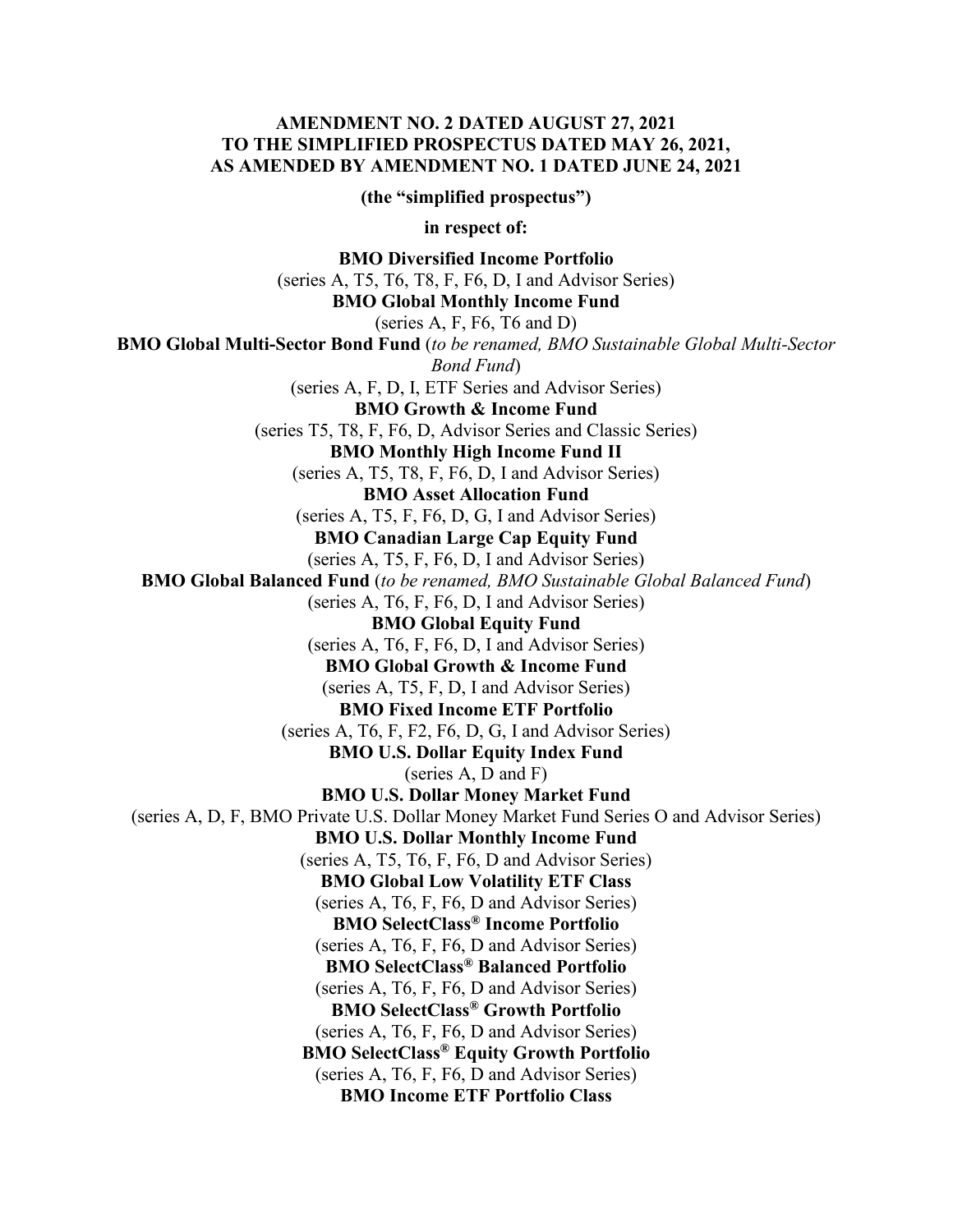(series A, T6, F, F6, D and Advisor Series) **BMO Balanced ETF Portfolio Class** (series A, T6, F, F2, F6, D and Advisor Series) **BMO Growth ETF Portfolio Class** (series A, T6, F, F6, D and Advisor Series) **BMO Equity Growth ETF Portfolio Class** (series A, T6, F, F6, D and Advisor Series) **BMO FundSelect® Income Portfolio** (series A, D and F) **BMO FundSelect® Balanced Portfolio** (series A, D, F and NBA) **BMO FundSelect® Growth Portfolio** (series A, D, F and NBA) **BMO FundSelect® Equity Growth Portfolio** (series A, D, F and NBA) **BMO SelectTrust® Fixed Income Portfolio** (series A, T6, F, F6, D, I and Advisor Series) **BMO Target Education Income Portfolio** (series A, D and F) **BMO Target Education 2025 Portfolio** (series A, D and F) **BMO Target Education 2030 Portfolio** (series A, D and F) **BMO Target Education 2035 Portfolio** (series A, D and F) **BMO Target Education 2040 Portfolio** (series A, D and F) **BMO AscentTM Income Portfolio** (series A, T6, F and F6) **BMO AscentTM Conservative Portfolio** (series A, T6, F, and F6) **BMO AscentTM Balanced Portfolio** (series A, T6, F and F6) **BMO AscentTM Growth Portfolio** (series A, T6, F and F6) **BMO AscentTM Equity Growth Portfolio**  (series A, T6, F and F6)

#### **(each a "Fund" and collectively, the "Funds")**

Unless otherwise specifically defined, the terms used in this amendment have the meanings given to those terms in the simplified prospectus.

#### **1. Introduction**

The simplified prospectus is hereby amended to: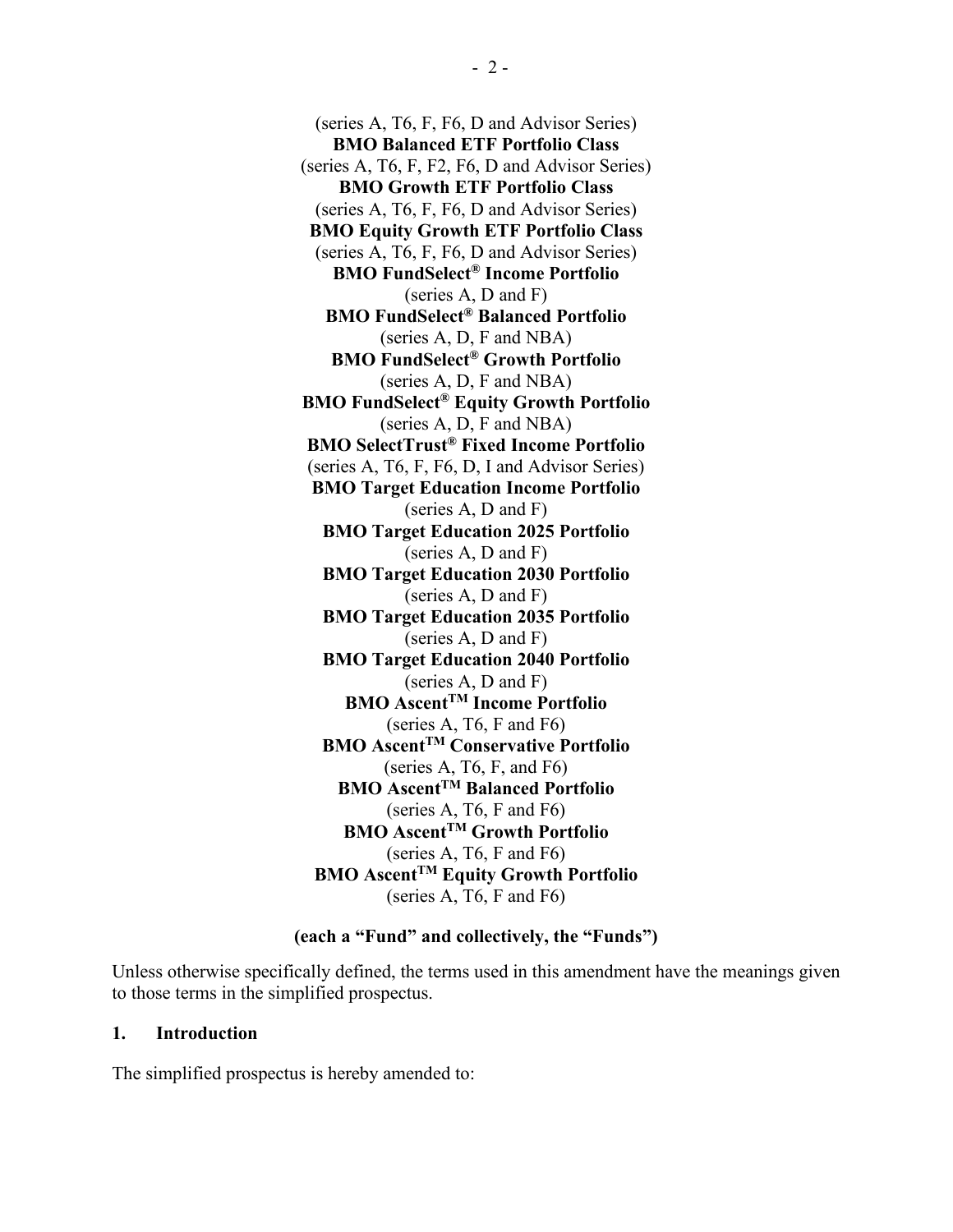- (1) qualify for distribution Series F securities for BMO Global Monthly Income Fund, BMO U.S. Dollar Equity Index Fund, BMO U.S. Dollar Money Market Fund, BMO FundSelect® Income Portfolio, BMO FundSelect® Balanced Portfolio, BMO FundSelect® Growth Portfolio, BMO FundSelect® Equity Growth Portfolio, BMO Target Education Income Portfolio, BMO Target Education 2025 Portfolio, BMO Target Education 2030 Portfolio, BMO Target Education 2035 Portfolio and BMO Target Education 2040 Portfolio (the "**Series F Funds**");
- (2) qualify for distribution Series F6 securities for BMO Diversified Income Portfolio, BMO Global Monthly Income Fund, BMO Growth & Income Fund, BMO Monthly High Income Fund II, BMO Asset Allocation Fund, BMO Canadian Large Cap Equity Fund, BMO Fixed Income ETF Portfolio, BMO U.S. Dollar Monthly Income Fund, BMO Global Low Volatility ETF Class, BMO SelectClass® Income Portfolio, BMO SelectClass® Balanced Portfolio, BMO SelectClass® Growth Portfolio, BMO SelectClass® Equity Growth Portfolio, BMO Income ETF Portfolio Class, BMO Balanced ETF Portfolio Class, BMO Growth ETF Portfolio Class, BMO Equity Growth ETF Portfolio Class, BMO SelectTrust® Fixed Income Portfolio, BMO Ascent<sup>TM</sup> Income Portfolio, BMO Ascent<sup>TM</sup> Conservative Portfolio, BMO Ascent<sup>TM</sup> Balanced Portfolio, BMO Ascent<sup>TM</sup> Growth Portfolio and BMO AscentTM Equity Growth Portfolio (the "**Series F6 Funds**");
- (3) provide notice that the Manager has called a special meeting of securityholders of BMO Global Growth & Income Fund to consider the merger of the Fund into BMO Global Equity Fund, effective on or about November 19, 2021;
- (4) provide notice that the Manager has called a special meeting of securityholders of each of BMO Global Multi-Sector Bond Fund and BMO Global Balanced Fund (each, an "**IO Change Fund**" and collectively, the "**IO Change Funds**") to consider a change in investment objectives for each of the IO Change Funds to adopt a responsible investment approach, effective on or about November 19, 2021;
- (5) reflect a reduction in the management fee applicable to Series A, Advisor Series and Series T6 securities and the administration fee of BMO Global Equity Fund, effective on or about November 19, 2021;
- (6) reflect the addition of a U.S. dollar purchase option for Series T6, Advisor Series and Series F securities of BMO Global Equity Fund, effective prior to November 19, 2021; and
- (7) reflect that BMO Global Equity Fund will change its distribution policy from annual distributions to fixed monthly distributions, effective December 1, 2021.

### **2. Series F Securities**

This amendment qualifies for distribution Series F securities for each of the Series F Funds.

The following technical amendments are made to the simplified prospectus to reflect this change: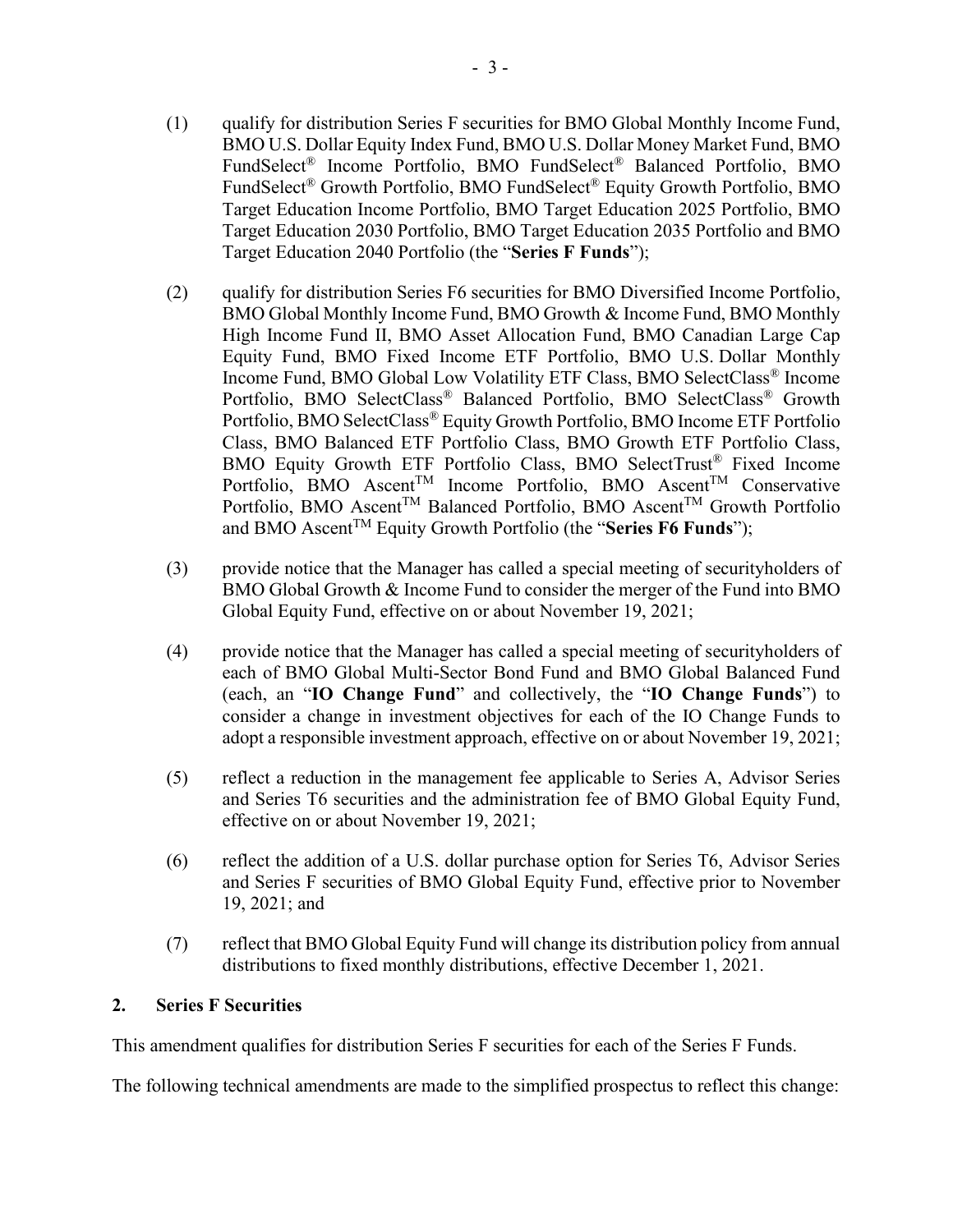- (1) Each of the front and back covers of the simplified prospectus are amended by adding "F" to the list of series being offered by each of the Series F Funds.
- (2) The "Date started" row of the "Fund details" table for each of the F Series Funds (on the pages indicated under paragraph (3) below) is amended by adding the following row:

| Date started | Series F: August 27, 2021 |
|--------------|---------------------------|
|              |                           |

(3) The "Management fee" row of the "Fund details" table for each of the Series F Funds (on the pages indicated below) is amended by adding a row for "Series F" and the management fee associated with that Series F as set forth below:

| Fund                                              | Page | <b>Management Fee</b> |
|---------------------------------------------------|------|-----------------------|
| <b>BMO Global Monthly Income Fund</b>             | 37   | 1.00%                 |
| BMO U.S. Dollar Equity Index Fund                 | 220  | $0.30\%$              |
| BMO U.S. Dollar Money Market Fund                 | 222  | $0.80\%$              |
| BMO FundSelect® Income Portfolio                  | 268  | 0.95%                 |
| BMO FundSelect® Balanced Portfolio                | 270  | 1.10%                 |
| BMO FundSelect® Growth Portfolio                  | 272  | 1.20%                 |
| <b>BMO FundSelect® Equity Growth</b><br>Portfolio | 274  | 1.35%                 |
| <b>BMO</b> Target Education Income<br>Portfolio   | 289  | 0.40%                 |
| <b>BMO</b> Target Education 2025 Portfolio        | 291  | $0.65\%$              |
| <b>BMO</b> Target Education 2030 Portfolio        | 293  | 0.65%                 |
| <b>BMO</b> Target Education 2035 Portfolio        | 295  | $0.65\%$              |
| <b>BMO</b> Target Education 2040 Portfolio        | 297  | $0.65\%$              |

(4) Under the heading "Distribution policy" on page 38, the second paragraph is deleted in its entirety and replaced with the following:

"For Series A, Series F and Series D securities, the fund distributes monthly any net income and/or ROC. The amount of the monthly distribution for each series is set at the beginning of each calendar year based on the market outlook."

(5) For each of the Series F Funds, the following sentence is added to the end of the first paragraph under the heading "Fund expenses indirectly borne by investors" on pages 38, 221, 223, 269, 271, 273, 275, 290, 292, 294, 296 and 298:

"This information is not available for Series F because the series is new and its expenses are not yet known."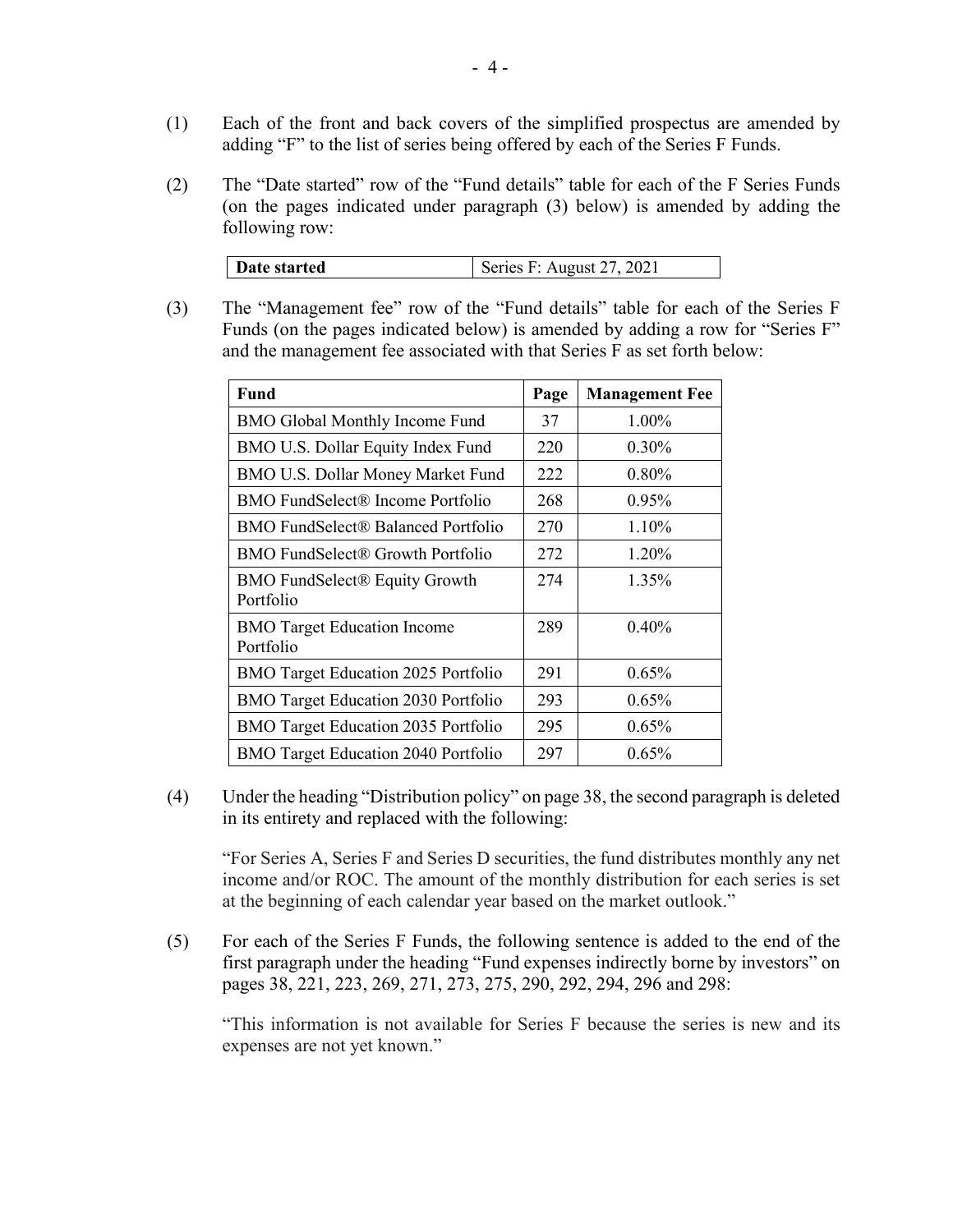### **3. Series F6 Securities**

This amendment qualifies for distribution Series F6 securities for each of the Series F6 Funds.

The following technical amendments are made to the simplified prospectus to reflect this change:

- (1) Each of the front and back covers of the simplified prospectus are amended by adding "F6" to the list of series being offered by each of the Series F6 Funds.
- (2) The "Date started" row of the "Fund details" table for each of the Series F6 Funds (on the pages indicated under paragraph (3) below) is amended by adding the following row:

| Series F6: August 27, 2021<br>Date started |
|--------------------------------------------|
|--------------------------------------------|

(3) The "Management fee" row of the "Fund details" table for each of the Series F6 Funds (on the pages indicated below) is amended by adding a row for "Series F6" and the management fee associated with that Series F6 as set forth below:

| <b>Fund</b>                                        | Page | <b>Management Fee</b> |
|----------------------------------------------------|------|-----------------------|
| <b>BMO</b> Diversified Income Portfolio            | 29   | 0.35%                 |
| <b>BMO Global Monthly Income Fund</b>              | 37   | 1.00%                 |
| BMO Growth and Income Fund                         | 45   | 0.50%                 |
| BMO Monthly High Income Fund II                    | 49   | $0.60\%$              |
| <b>BMO Asset Allocation Fund</b>                   | 69   | 0.45%                 |
| <b>BMO Canadian Large Cap Equity</b><br>Fund       | 76   | 0.55%                 |
| <b>BMO Fixed Income ETF Portfolio</b>              | 192  | 0.25%                 |
| BMO U.S. Dollar Monthly Income<br>Fund             | 224  | 0.50%                 |
| <b>BMO Global Low Volatility ETF</b><br>Class      | 239  | $0.55\%$              |
| <b>BMO SelectClass® Income Portfolio</b>           | 247  | 0.85%                 |
| <b>BMO SelectClass® Balanced</b><br>Portfolio      | 250  | 1.00%                 |
| <b>BMO SelectClass® Growth Portfolio</b>           | 253  | 1.10%                 |
| <b>BMO SelectClass® Equity Growth</b><br>Portfolio | 256  | 1.20%                 |
| <b>BMO</b> Income ETF Portfolio Class              | 259  | 0.35%                 |
| <b>BMO Balanced ETF Portfolio Class</b>            | 261  | 0.40%                 |
| <b>BMO Growth ETF Portfolio Class</b>              | 264  | 0.40%                 |
| <b>BMO Equity Growth ETF Portfolio</b><br>Class    | 266  | 0.45%                 |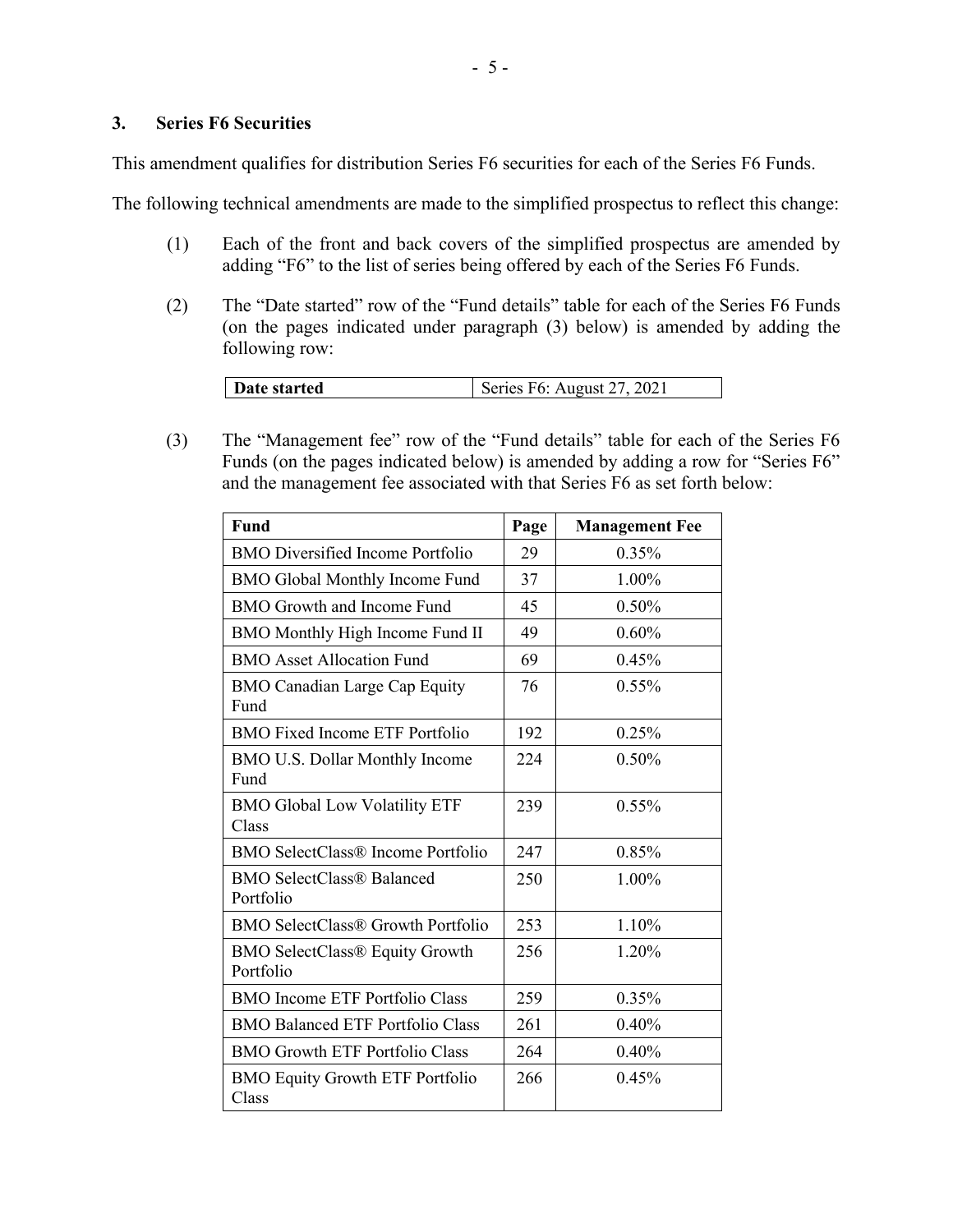| Fund                                               | Page | <b>Management Fee</b> |
|----------------------------------------------------|------|-----------------------|
| BMO SelectTrust® Fixed Income<br>Portfolio         | 276  | $0.70\%$              |
| BMO Ascent <sup>TM</sup> Income Portfolio          | 312  | 0.65%                 |
| BMO Ascent <sup>TM</sup> Conservative<br>Portfolio | 314  | $0.65\%$              |
| BMO Ascent <sup>TM</sup> Balanced Portfolio        | 316  | 0.65%                 |
| $BMO$ Ascent $TM$ Growth Portfolio                 | 318  | 0.65%                 |
| BMO Ascent ™ Equity Growth<br>Portfolio            | 320  | $0.65\%$              |

- (4) The bullet point for "capital depletion risk" under the heading "What are the risks of investing in the fund? on pages 70, 77, 193, 240, 248, 251, 254, 257, 260, 262, 265, 267, 277, 313, 315, 317, 319 and 321 is amended by adding reference to Series F6 immediately after the later of Series T5, Series T6 or Series F2.
- (5) Under the heading "Who should invest in this fund?" on pages 30, 38, 45, 49, 70, 77, 193, 225, 277, 313, 315, 317, 319 and 321, the second paragraph is amended by adding reference to Series F6 immediately after the later of Series T5, Series T6, Series T8 or Series F2.
- (6) Under the heading "Who should invest in this fund?" on page 240, the third paragraph is amended by adding reference to Series F6 immediately after Series T6.
- (7) Under the heading "Who should invest in this fund?" on pages 248, 251, 254, 257, 260, 262, 265 and 267, the fourth paragraph is amended by adding reference to Series F6 immediately after the later of Series T6 or Series F2.
- (8) Under the heading "Distribution policy" on pages 71, 77, 193, 240, 248, 251, 254, 257, 260, 262, 265, 267, 277, 313, 315, 317, 319 and 321, the following is added as a new paragraph following the second paragraph:

"For Series F6 securities, the fund will make monthly distributions of an amount comprised of any net income and/or ROC based on 6% of the NAV per security of Series F6 as determined on December 31 of the prior year. However, the first distribution will be made by Series F6 securities in November 2021, and this distribution will be calculated based on the series' initial net asset value per security."

(9) Under the heading "Distribution policy" on pages 71, 77, 193, 240, 248, 251, 254, 257, 260, 262, 265, 267, 277, 313, 315, 317, 319 and 321, the following is added as a new paragraph following the third paragraph (now the fourth paragraph after the addition referred to paragraph (8) above):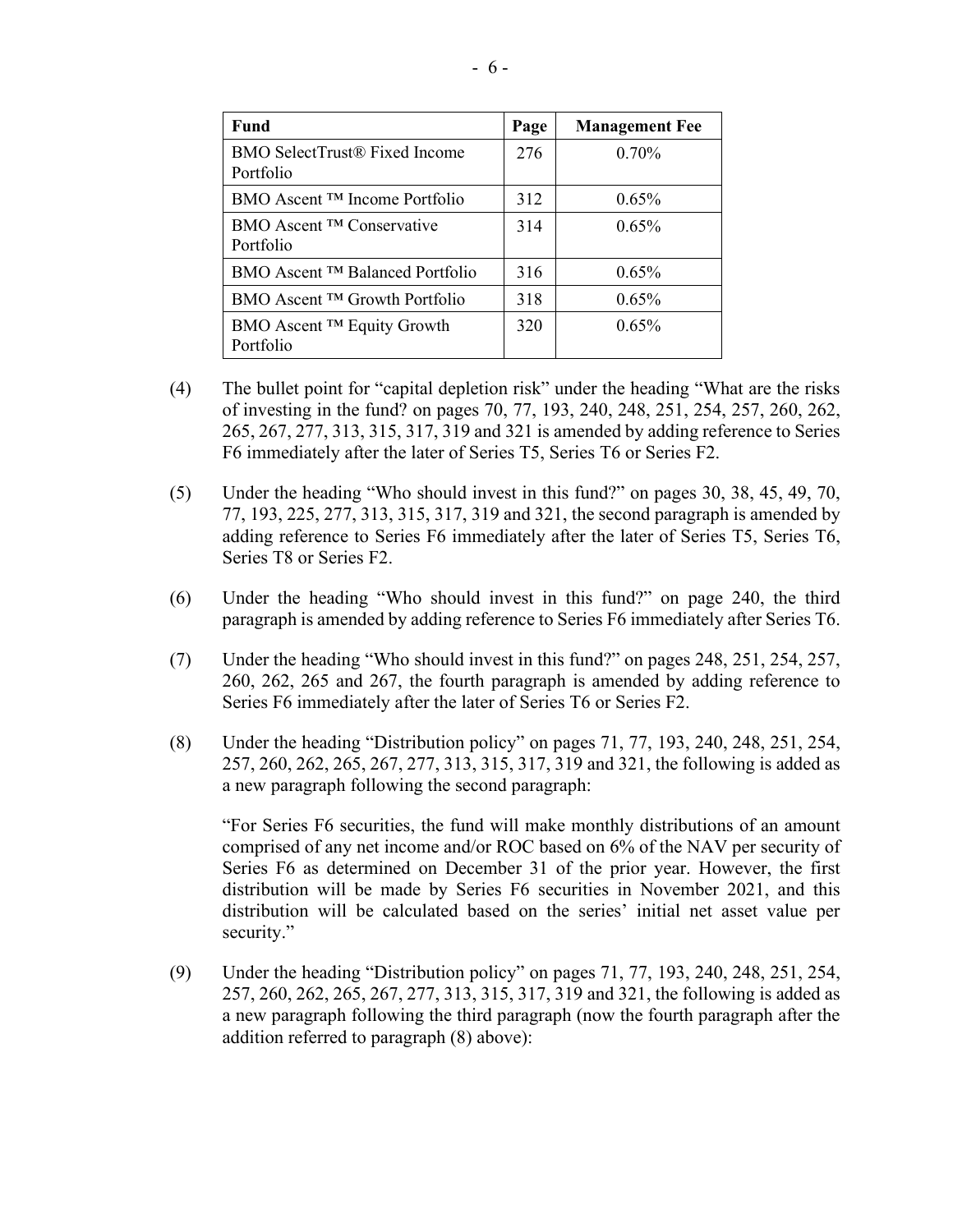"**If the cash distributions to you are greater than the net increase in the value of your investment in Series F6 securities, these distributions will erode the value of your original investment**."

(10) Under the heading "Distribution policy" on pages 30, 38, 46, 50 and 225, the following is added as a new paragraph following the third paragraph:

"For Series F6 securities, the fund will make monthly distributions of an amount comprised of any net income and/or ROC based on 6% of the NAV per security of Series F6 as determined on December 31 of the prior year. However, the first distribution will be made by Series F6 securities in November 2021, and this distribution will be calculated based on the series' initial net asset value per security."

(11) For each of the Series F6 Funds, the following sentence is added to the end of the first paragraph under the heading "Fund expenses indirectly borne by investors" on pages 31, 38, 46, 50, 71, 77, 194, 225, 240, 249, 252, 255, 258, 260, 263, 265, 267, 278, 313, 315, 317, 319 and 321:

"This information is not available for Series F6 because the series is new and its expenses are not yet known."

### **4. Proposed Fund Merger**

The Manager proposes to merge (the "**Merger**") BMO Global Growth & Income Fund (the "**Terminating Fund**") into BMO Global Equity Fund (the "**Continuing Fund**"), effective on or about November 19, 2021 (the "**Effective Date**"), subject to obtaining regulatory approval and securityholder approval of the Terminating Fund, at a special meeting of securityholders to be held on or about November 5, 2021.

The independent review committee of the Funds that provides independent oversight and advice to the Manager has provided a positive recommendation for the proposed Merger after determining that the proposed Merger, if implemented, would achieve a fair and reasonable result for each of the Terminating Fund and the Continuing Fund.

If all necessary approvals are obtained, the Merger will be implemented by exchanging securities of the Terminating Fund, as a "qualifying exchange" on a tax deferred basis for securities of the equivalent series of the Continuing Fund in the same currency, having a net asset value on the Effective Date equal to the net asset value of the securities tendered.

The Manager intends to wind-up the Terminating Fund as soon as reasonably possible following the Merger.

Purchases of, and switches into, securities of the Terminating Fund will be suspended at the close of business on the third business day prior to the Effective Date, except for purchases made pursuant to pre-established continuous savings plans which will be suspended as of the close of business on the fifth business day immediately preceding the Effective Date.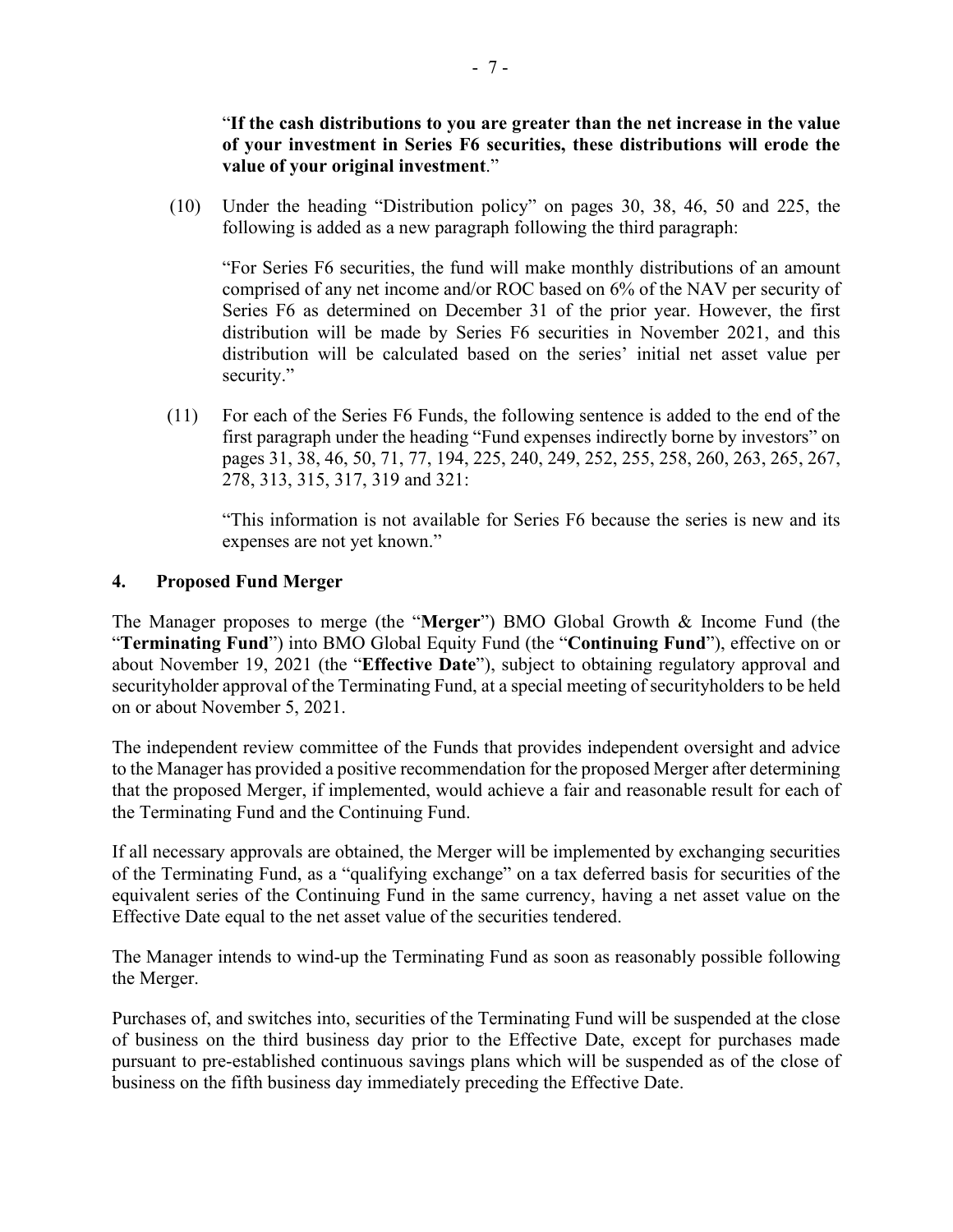Securityholders of the Terminating Fund will have the right to redeem securities of, or make switches out of, the Terminating Fund up to the close of business on the business day immediately before the Effective Date.

Following the Merger, all optional plans, including continuous savings plans and systematic withdrawal plans, which were established with respect to the Terminating Fund will be continued with respect to the Continuing Fund. Investors should contact their dealer or financial advisor regarding their optional plans.

## **If securityholders of Series F securities of the Terminating Fund do not approve the Merger, the Manager proposes to terminate Series F of the Terminating Fund and redeem such Series F securities prior to the Effective Date.**

If the requisite approvals are obtained, no further notice will be provided to securityholders of the Terminating Fund.

No technical amendments are required to the simplified prospectus to reflect these changes.

# **5. Proposed Investment Objective and Other Changes**

At special meetings of securityholders of each of the IO Change Funds, to be held on or about November 5, 2021, the Manager will seek securityholder approval to change the fundamental investment objectives of each IO Change Fund to adopt a responsible investment approach, as outlined below (each, an "**Investment Objective Change**" and collectively, the "**Investment Objective Changes**"):

| <b>Fund</b>                | <b>Current Investment</b>         | <b>Proposed Investment</b>        |
|----------------------------|-----------------------------------|-----------------------------------|
|                            | <b>Objectives</b>                 | <b>Objectives</b>                 |
| <b>BMO Global Multi-</b>   | This fund's objective is to       | This fund's objective is to       |
| <b>Sector Bond Fund</b>    | provide a high level of interest  | provide a high level of interest  |
|                            | income along with the             | income along with the             |
|                            | opportunity for growth by         | opportunity for growth by         |
|                            | investing primarily in a          | investing primarily in a          |
|                            | portfolio of global fixed         | portfolio of global fixed         |
|                            | income securities.                | income securities using a         |
|                            |                                   | responsible investment            |
|                            | The fundamental investment        | approach.                         |
|                            | objective may only be changed     |                                   |
|                            | with the approval of a majority   | The fundamental investment        |
|                            | of the votes cast at a meeting of | objective may only be changed     |
|                            | unitholders called for that       | with the approval of a majority   |
|                            | purpose.                          | of the votes cast at a meeting of |
|                            |                                   | unitholders called for that       |
|                            |                                   | purpose.                          |
|                            |                                   |                                   |
| <b>BMO Global Balanced</b> | This fund's objective is to       | This fund's objective is to       |
| <b>Fund</b>                | provide long-term capital         | provide long-term capital         |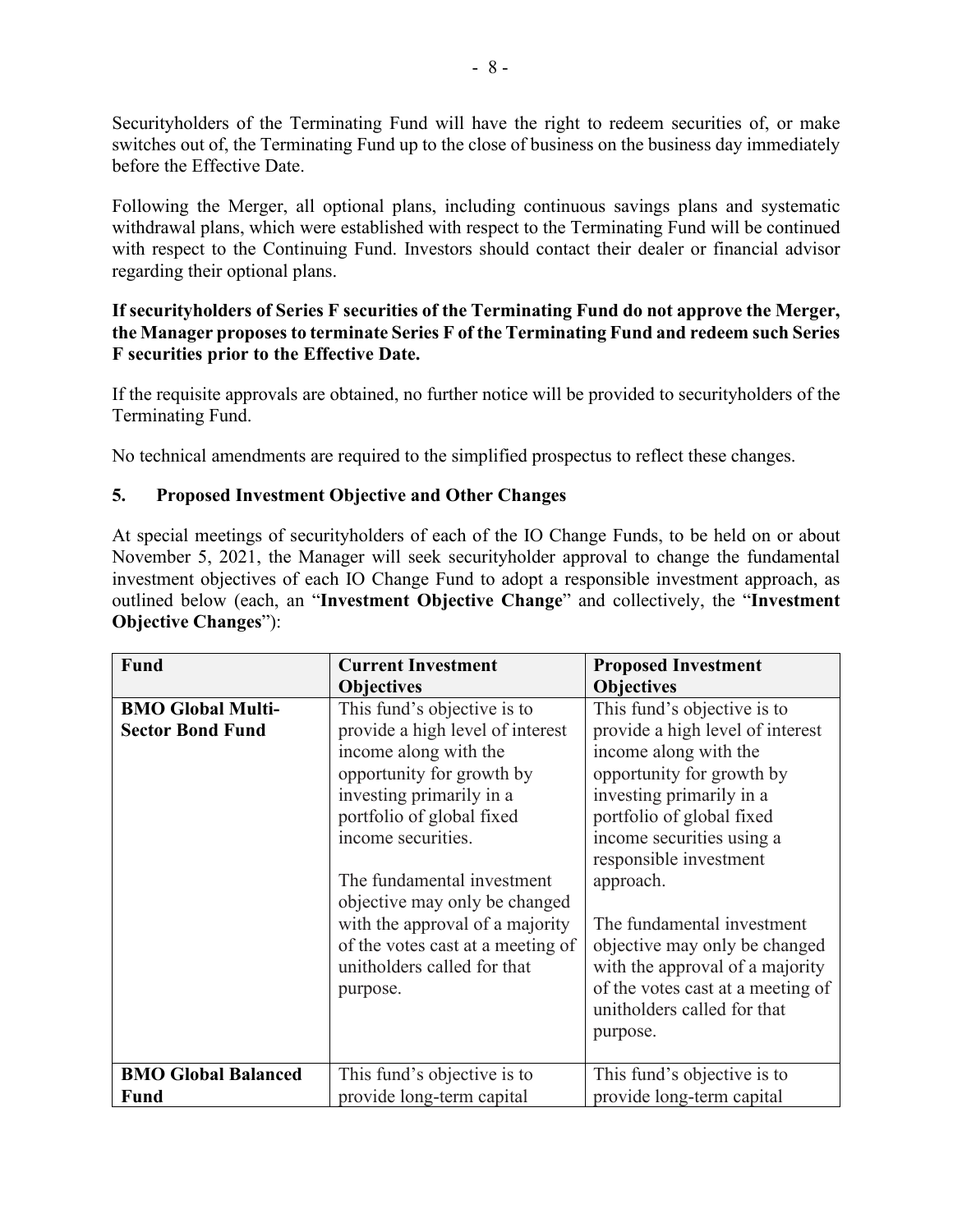| growth consistent with the<br>growth consistent with the<br>preservation of capital by<br>preservation of capital by<br>investing primarily in a<br>investing primarily in a<br>balanced portfolio of global<br>balanced portfolio of global<br>equity and fixed income<br>equity and fixed income<br>securities using a responsible<br>securities.<br>investment approach.<br>The fundamental investment<br>objectives may only be<br>The fundamental investment<br>changed with the approval of a<br>objectives may only be |
|-------------------------------------------------------------------------------------------------------------------------------------------------------------------------------------------------------------------------------------------------------------------------------------------------------------------------------------------------------------------------------------------------------------------------------------------------------------------------------------------------------------------------------|
| changed with the approval of a<br>majority of the votes cast at a<br>majority of the votes cast at a<br>meeting of unitholders called<br>meeting of unitholders called<br>for that purpose.<br>for that purpose.                                                                                                                                                                                                                                                                                                              |

Subject to receiving securityholder approval and any other necessary approvals with respect to the ETF Series of BMO Global Multi-Sector Bond Fund, the Investment Objective Change for each of the IO Change Funds is expected to take effect on or about November 19, 2021 and thereafter the investment strategies used by the IO Change Funds will change to using a responsible investment approach, which incorporates ESG analysis into the investment decision-making process and seeks to generate sustainable value for investors, shareholders, other company stakeholders and society as a whole.

If the Investment Objective Change for BMO Global Multi-Sector Bond Fund is approved, the name of the Fund will change to "BMO Sustainable Global Multi-Sector Bond Fund".

If the Investment Objective Change for BMO Global Balanced Fund is approved, the name of the Fund will change to "BMO Sustainable Global Balanced Fund".

The following technical amendments are made to the simplified prospectus to reflect this change for each of the IO Change Funds.

# **BMO Global Multi-Sector Bond Fund**

Effective on or about November 19, 2021, provided the Investment Objective Change is approved by BMO Global Multi-Sector Bond Fund securityholders and any other necessary approvals with respect to the ETF Series of BMO Global Multi-Sector Bond Fund are obtained, the following technical amendments are made to the simplified prospectus:

- (1) Each reference to "BMO Global Multi-Sector Bond Fund" on the front and back covers of the simplified prospectus is deleted and replaced with "BMO Sustainable Global Multi-Sector Bond Fund *(formerly, BMO Global Multi-Sector Bond Fund)*".
- (2) Other than as set out above, each reference to "BMO Global Multi-Sector Bond Fund" in the simplified prospectus is deleted and replaced with "BMO Sustainable Global Multi-Sector Bond Fund".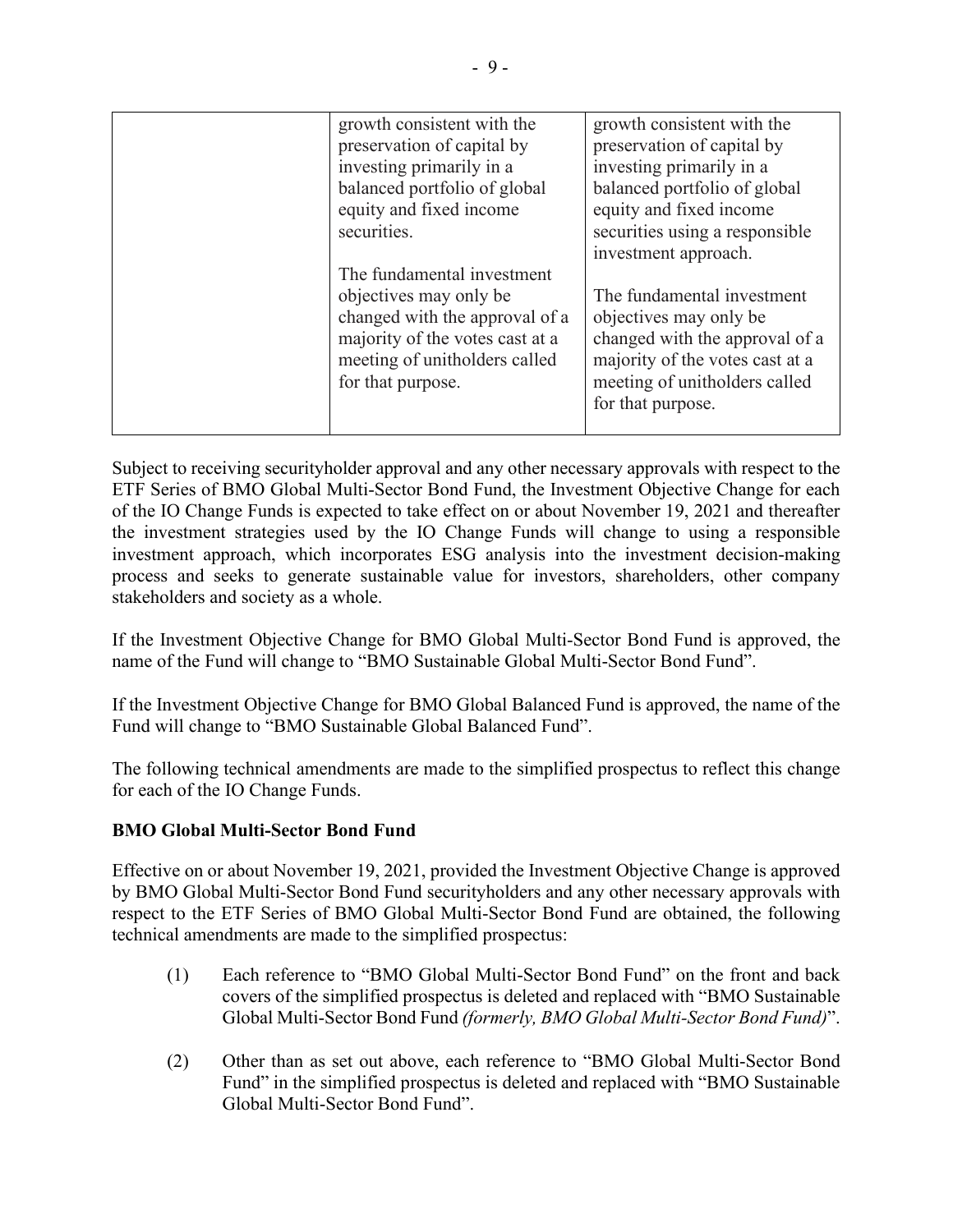(3) The following bullet point is added to the list of funds on page 8 in the first paragraph under the sub-heading "*Responsible investment branded funds*":

"**●** BMO Sustainable Global Multi-Sector Bond Fund"

(4) On page 39, under the sub-heading "Investment objectives" under the heading "What does the fund invest in?", the first paragraph is deleted in its entirety and replaced with:

"This fund's objective is to provide a high level of interest income along with the opportunity for growth by investing primarily in a portfolio of global fixed income securities using a responsible investment approach."

- (5) On page 39, under the sub-heading "Investment strategies" under the heading "What does the fund invest in?", the seventh bullet is deleted in its entirety.
- (6) On page 39, under the sub-heading "Investment strategies" under the heading "What does the fund invest in?", the following bullets are added after the third bullet:

"● employs a responsible investment approach to evaluate the responsible impact of companies, which may include consideration of:

- environmental factors, such as carbon footprint, climate change, water risk, resource efficiency and environmental impact
- social factors, such as employee, customer, supplier and community relations, impacts on public health and human rights
- governance factors, such as executive pay, board structure and oversight and protection of minority shareholder interests
- and may exclude companies involved in severe ESG controversies. Please also see *Responsible investment process* on page 7
- continuously monitors the companies in which the fund invests for changes which may affect their profitability and the portfolio manager's ESG analysis"
- (7) On page 40, under the heading "Who should invest in this fund?" the first bullet is deleted in its entirety and replaced with:

"● you are looking for an ESG-focused global fixed income fund for your portfolio with a focus on total return"

### **BMO Global Balanced Fund**

Effective on or about November 19, 2021, provided the Investment Objective Change is approved by BMO Global Balanced Fund securityholders, the following technical amendments are made to the simplified prospectus: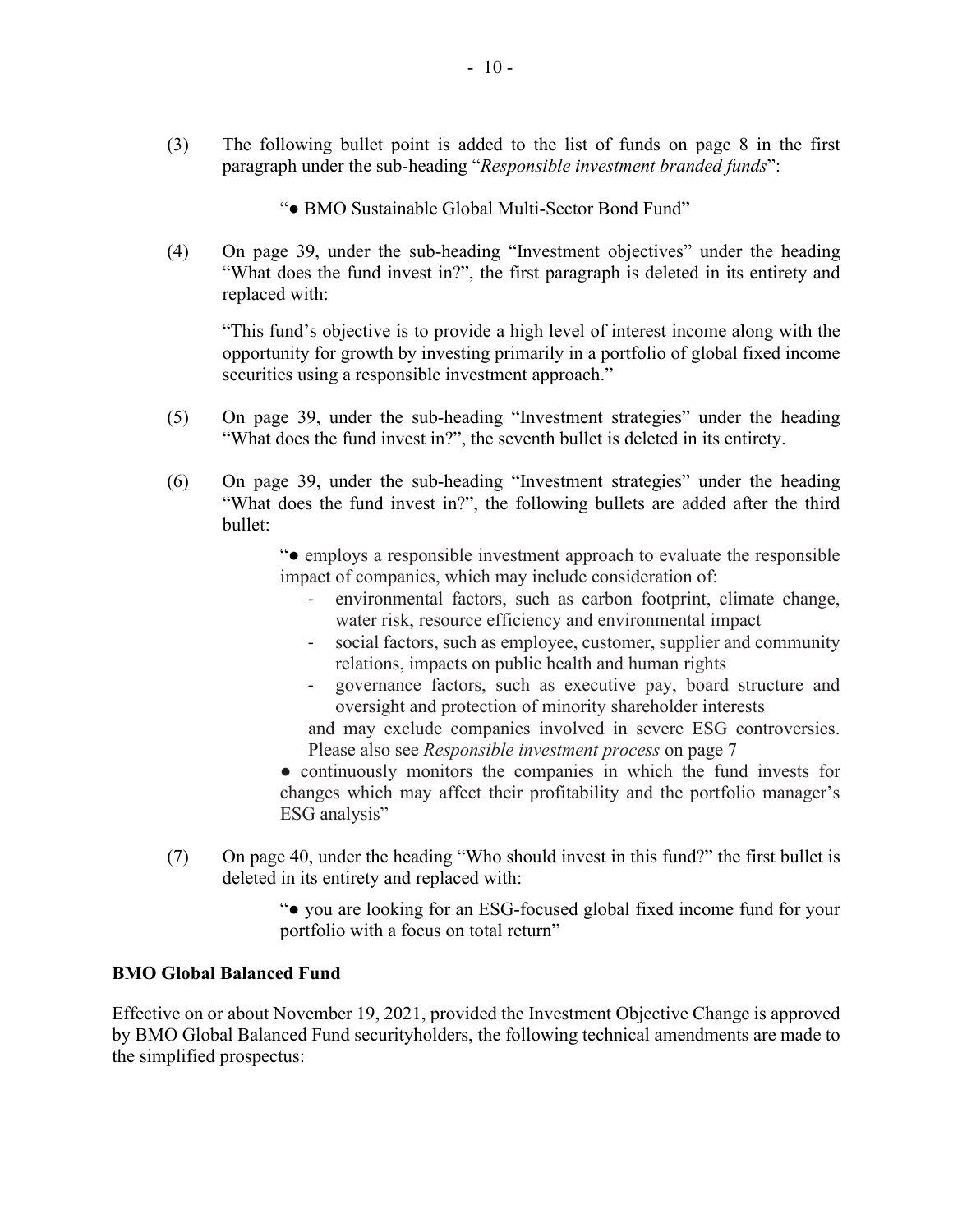- (1) Each reference to "BMO Global Balanced Fund" on the front and back covers of the simplified prospectus is deleted and replaced with "BMO Sustainable Global Balanced Fund *(formerly, BMO Global Balanced Fund)*".
- (2) Other than as set out above, each reference to "BMO Global Balanced Fund" in the simplified prospectus is deleted and replaced with "BMO Sustainable Global Balanced Fund".
- (3) The following bullet point is added to the list of funds on page 8 in the first paragraph under the sub-heading "*Responsible investment branded funds*":
	- "● BMO Sustainable Global Balanced Fund"
- (4) The row relating to BMO Global Balanced Fund in the table under the heading "Fund risk classification" on page 10 is deleted in its entirety and replaced with:

| Fund                                        | Reference index or fund                                                                                 |
|---------------------------------------------|---------------------------------------------------------------------------------------------------------|
| <b>BMO Sustainable Global Balanced Fund</b> | 50% MSCI World Total Return Index (C\$)<br>and 50% Barclays Global Aggregate Bond<br>Index (C\$ hedged) |

(5) On page 102, under the sub-heading "Investment objectives" under the heading "What does the fund invest in?", the first paragraph is deleted in its entirety and replaced with:

"This fund's objective is to provide long-term capital growth consistent with the preservation of capital by investing primarily in a balanced portfolio of global equity and fixed income securities using a responsible investment approach."

- (6) On page 102, under the sub-heading "Investment strategies" under the heading "What does the fund invest in?", the seventh bullet is deleted in its entirety.
- (7) On page 102, under the sub-heading "Investment strategies" under the heading "What does the fund invest in?", the following bullets are added after the third bullet:

"● employs a responsible investment approach to evaluate the responsible impact of companies, which may include consideration of:

- environmental factors, such as carbon footprint, climate change, water risk, resource efficiency and environmental impact
- social factors, such as employee, customer, supplier and community relations, impacts on public health and human rights
- governance factors, such as executive pay, board structure and oversight and protection of minority shareholder interests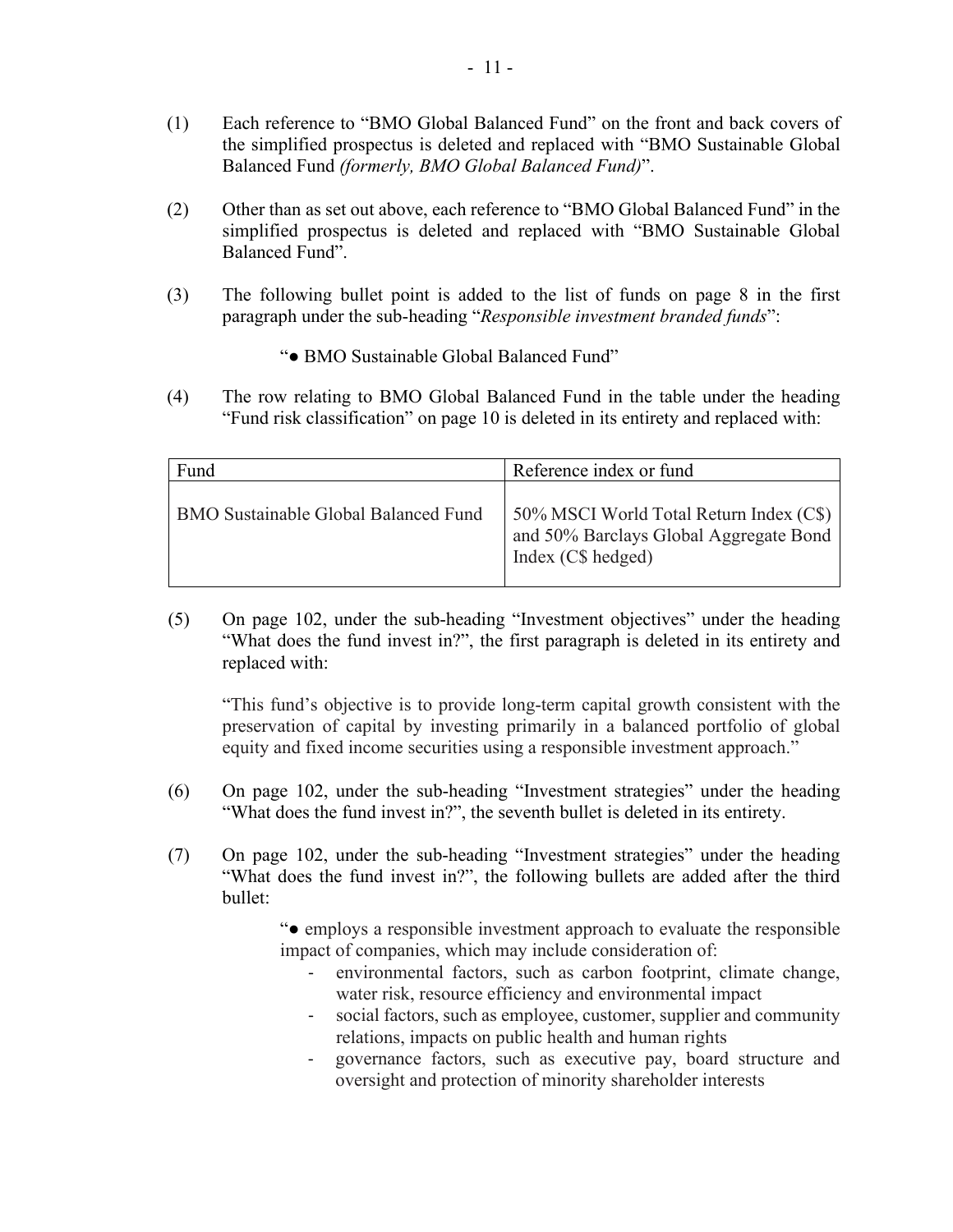and may exclude companies involved in severe ESG controversies. Please also see *Responsible investment process* on page 7

● continuously monitors the companies in which the fund invests for changes which may affect their profitability and the portfolio manager's ESG analysis"

- (8) On page 103, under the heading "Who should invest in this fund?" the following bullet is added after the first bullet:
	- "● you want an ESG-focused investment"

## **6. Fee Reduction for BMO Global Equity Fund**

The management fee applicable to Series A, Advisor Series and Series T6 securities of BMO Global Equity Fund will be reduced effective on or about November 19, 2021 as follows:

| <b>Series of Securities of</b><br><b>BMO Global Equity Fund</b> | <b>Current Annual</b><br><b>Management Fee</b> | <b>Annual Management Fee</b><br><b>Effective on or about</b><br><b>November 19, 2021</b> |
|-----------------------------------------------------------------|------------------------------------------------|------------------------------------------------------------------------------------------|
| Series A                                                        | 1.85%                                          | 1.60%                                                                                    |
| <b>Advisor Series</b>                                           | 1.85%                                          | 1.60%                                                                                    |
| Series T6                                                       | $.85\%$                                        | 60%                                                                                      |

Effective the same date, the administration fee applicable to BMO Global Equity Fund will be reduced from 0.30% to 0.25% for all the series of BMO Global Equity Fund (other than Series I where separate fees and expenses are negotiated and paid directly by each Series I investor).

The following technical amendments are made to the simplified prospectus effective on or about November 19, 2021 to reflect these changes:

(1) The "Management fee" row of the "Fund details" table for BMO Global Equity Fund on page 108 is deleted in its entirety and replaced with the following:

| <b>Management</b> | Series A: 1.60%                                        |
|-------------------|--------------------------------------------------------|
| fee               | Series T6: 1.60%                                       |
|                   | Series F: 0.60%                                        |
|                   | Series F6: 0.60%                                       |
|                   | Series D: 0.85%                                        |
|                   | Series I: N/A. A Series I fee is negotiated and        |
|                   | paid directly by each Series I investor <sup>(1)</sup> |
|                   | Advisor Series: 1.60%                                  |

(2) The "Administration fee" row of the "Fund details" table for BMO Global Equity Fund on page 108 is deleted in its entirety and replaced with the following: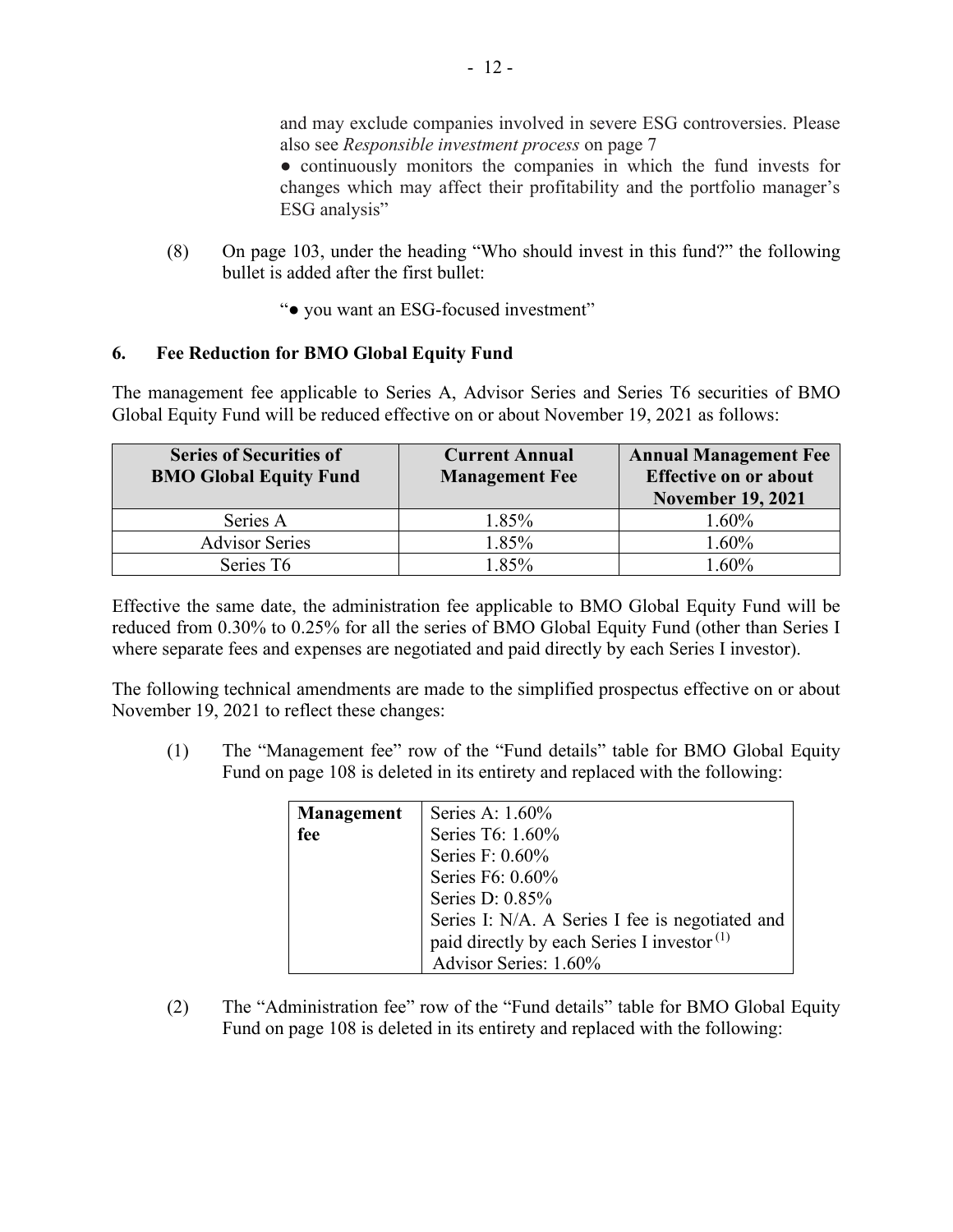|     | <b>Administration</b>   0.25% (for Series I, separate fees and expenses |
|-----|-------------------------------------------------------------------------|
| fee | are negotiated and paid directly by each Series                         |
|     | I investor) $^{(1)}$                                                    |
|     | Fees and expenses also include taxes and other                          |
|     | fund costs. See Fees and expenses on page 367                           |
|     | for details.                                                            |

## **7. U.S. Dollar Purchase Option for BMO Global Equity Fund**

Prior to November 19, 2021, Series T6, Advisor Series and Series F securities of BMO Global Equity Fund will be available for purchase in U.S. dollars.

The following technical amendment is made to the simplified prospectus:

(1) The table under the sub-sub-heading "*U.S. dollar purchase option*" on page 353 is amended by adding the following as a new row immediately before the row relating to BMO Global Growth & Income Fund:

| Fund Name                     | U.S. Dollar Purchase Option                             |
|-------------------------------|---------------------------------------------------------|
| <b>BMO Global Equity Fund</b> | Available for Series T6, Advisor Series<br>and Series F |

# **8. Distribution policy for BMO Global Equity Fund**

Effective December 1, 2021, BMO Global Equity Fund will change its distribution policy from annual distributions to fixed monthly distributions.

The following technical amendments are made to the simplified prospectus effective December 1, 2021 to reflect this change:

- (1) On page 109, under the heading "What are the risks of investing in the fund?", the first bullet is deleted and replaced with the following:
	- "● capital depletion risk"
- (2) On page 110, under the heading "Distribution policy", the first three paragraphs are deleted in their entirety and replaced with the following:

"The fund distributes a fixed amount per security per month. The amount of the monthly distribution is set at the beginning of each calendar year based on the market outlook. The amount of the monthly distribution may be adjusted without notice throughout the year as market conditions change. Any net income earned by the fund in excess of the monthly distribution may also be distributed to securityholders from time to time. Any net capital gains are distributed in December. Distributions are